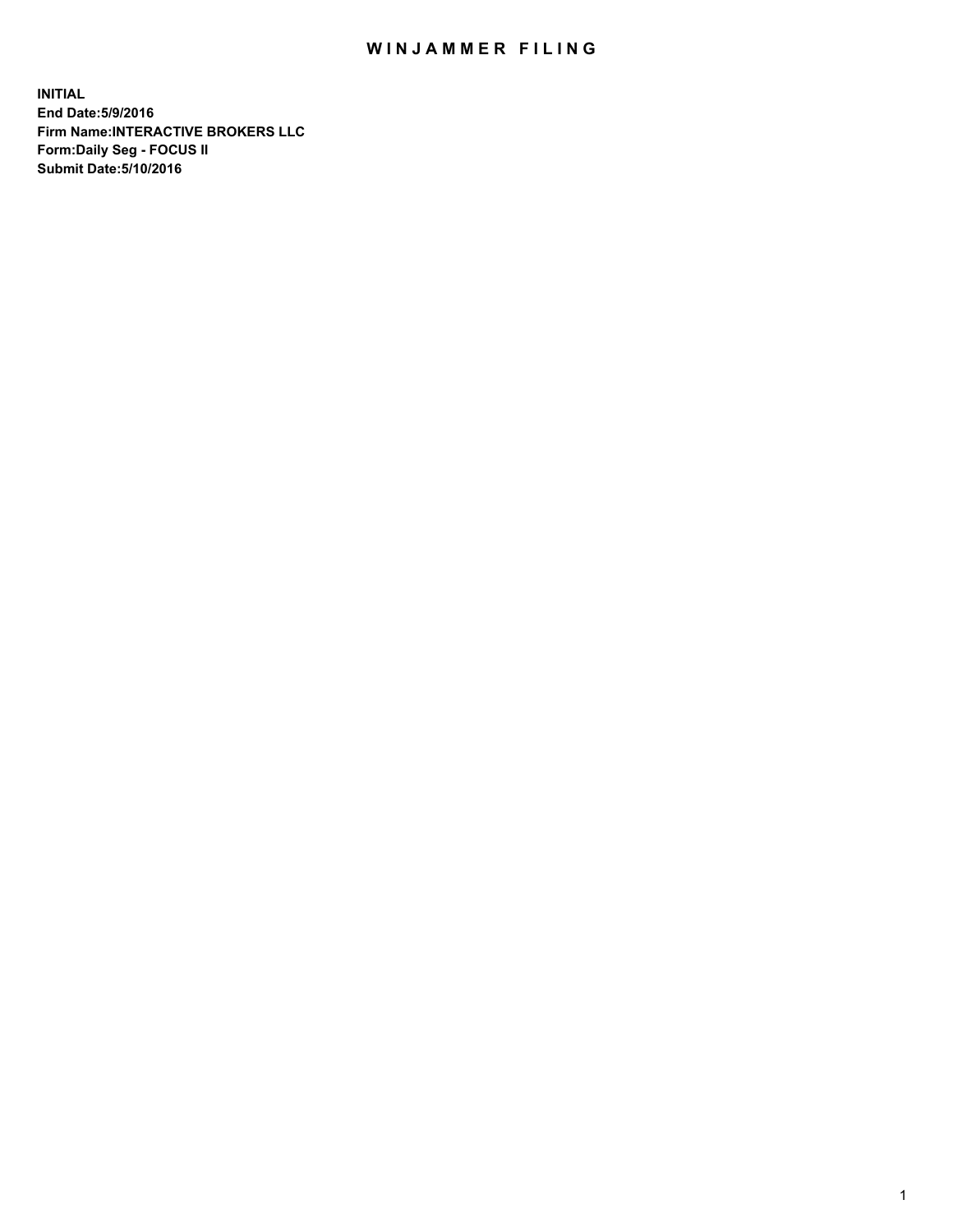## **INITIAL End Date:5/9/2016 Firm Name:INTERACTIVE BROKERS LLC Form:Daily Seg - FOCUS II Submit Date:5/10/2016 Daily Segregation - Cover Page**

| Name of Company<br><b>Contact Name</b><br><b>Contact Phone Number</b><br><b>Contact Email Address</b>                                                                                                                                                                                                                          | <b>INTERACTIVE BROKERS LLC</b><br><b>Alex Parker</b><br>203-618-7738<br>aparker@interactivebrokers.com |
|--------------------------------------------------------------------------------------------------------------------------------------------------------------------------------------------------------------------------------------------------------------------------------------------------------------------------------|--------------------------------------------------------------------------------------------------------|
| FCM's Customer Segregated Funds Residual Interest Target (choose one):<br>a. Minimum dollar amount: ; or<br>b. Minimum percentage of customer segregated funds required:%; or<br>c. Dollar amount range between: and; or<br>d. Percentage range of customer segregated funds required between:% and%.                          | <u>0</u><br>155,000,000 245,000,000<br><u>00</u>                                                       |
| FCM's Customer Secured Amount Funds Residual Interest Target (choose one):<br>a. Minimum dollar amount: ; or<br>b. Minimum percentage of customer secured funds required:%; or<br>c. Dollar amount range between: and; or<br>d. Percentage range of customer secured funds required between:% and%.                            | <u>0</u><br>80,000,000 120,000,000<br>0 <sub>0</sub>                                                   |
| FCM's Cleared Swaps Customer Collateral Residual Interest Target (choose one):<br>a. Minimum dollar amount: ; or<br>b. Minimum percentage of cleared swaps customer collateral required:% ; or<br>c. Dollar amount range between: and; or<br>d. Percentage range of cleared swaps customer collateral required between:% and%. | ₫<br>0 <sub>0</sub><br>0 <sub>0</sub>                                                                  |

Attach supporting documents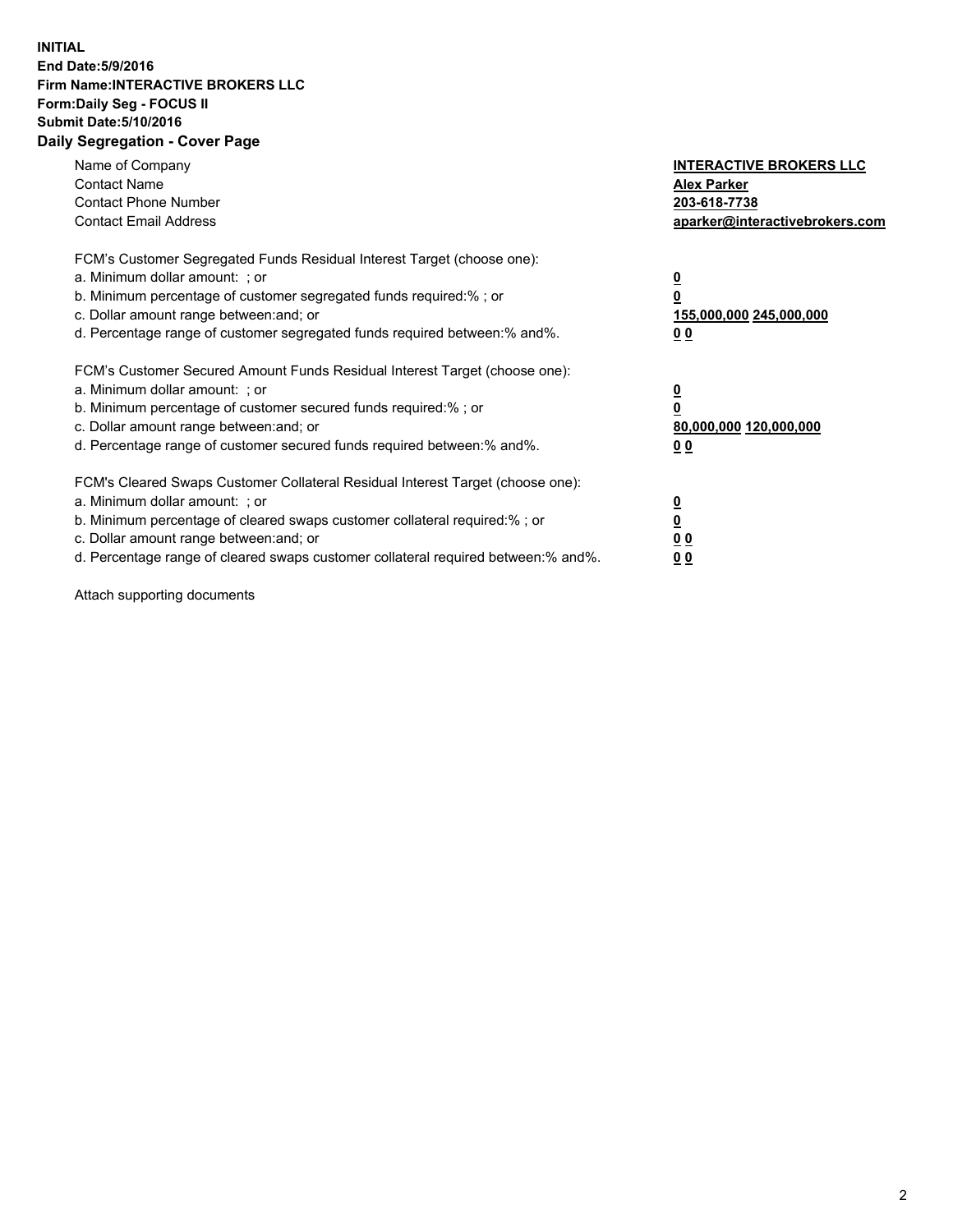## **INITIAL End Date:5/9/2016 Firm Name:INTERACTIVE BROKERS LLC Form:Daily Seg - FOCUS II Submit Date:5/10/2016 Daily Segregation - Secured Amounts**

|     | Foreign Futures and Foreign Options Secured Amounts                                         |                                          |
|-----|---------------------------------------------------------------------------------------------|------------------------------------------|
|     | Amount required to be set aside pursuant to law, rule or regulation of a foreign            | $Q$ [7305]                               |
|     | government or a rule of a self-regulatory organization authorized thereunder                |                                          |
| 1.  | Net ledger balance - Foreign Futures and Foreign Option Trading - All Customers             |                                          |
|     | A. Cash                                                                                     | 277,970,363 [7315]                       |
|     | B. Securities (at market)                                                                   | $0$ [7317]                               |
| 2.  | Net unrealized profit (loss) in open futures contracts traded on a foreign board of trade   | 11,774,586 [7325]                        |
| 3.  | Exchange traded options                                                                     |                                          |
|     | a. Market value of open option contracts purchased on a foreign board of trade              | 54,696 [7335]                            |
|     | b. Market value of open contracts granted (sold) on a foreign board of trade                | -162,236 [7337]                          |
| 4.  | Net equity (deficit) (add lines 1.2. and 3.)                                                | 289,637,409 [7345]                       |
| 5.  | Account liquidating to a deficit and account with a debit balances - gross amount           | 277,140 [7351]                           |
|     | Less: amount offset by customer owned securities                                            | 0 [7352] 277,140 [7354]                  |
| 6.  | Amount required to be set aside as the secured amount - Net Liquidating Equity              | 289,914,549 [7355]                       |
|     | Method (add lines 4 and 5)                                                                  |                                          |
| 7.  | Greater of amount required to be set aside pursuant to foreign jurisdiction (above) or line | 289,914,549 [7360]                       |
|     | 6.                                                                                          |                                          |
|     | FUNDS DEPOSITED IN SEPARATE REGULATION 30.7 ACCOUNTS                                        |                                          |
| 1.  | Cash in banks                                                                               |                                          |
|     | A. Banks located in the United States                                                       | $Q$ [7500]                               |
|     | B. Other banks qualified under Regulation 30.7                                              | 0 [7520] 0 [7530]                        |
| 2.  | Securities                                                                                  |                                          |
|     | A. In safekeeping with banks located in the United States                                   | 351,826,155 [7540]                       |
|     | B. In safekeeping with other banks qualified under Regulation 30.7                          | 0 [7560] 351,826,155 [7570]              |
| 3.  | Equities with registered futures commission merchants                                       |                                          |
|     | A. Cash                                                                                     | $0$ [7580]                               |
|     | <b>B.</b> Securities                                                                        | $0$ [7590]                               |
|     | C. Unrealized gain (loss) on open futures contracts                                         | $0$ [7600]                               |
|     | D. Value of long option contracts                                                           | $0$ [7610]                               |
|     | E. Value of short option contracts                                                          | 0 [7615] 0 [7620]                        |
| 4.  | Amounts held by clearing organizations of foreign boards of trade                           |                                          |
|     | A. Cash                                                                                     | $0$ [7640]                               |
|     | <b>B.</b> Securities                                                                        | $0$ [7650]                               |
|     | C. Amount due to (from) clearing organization - daily variation                             | $0$ [7660]                               |
|     | D. Value of long option contracts                                                           | $0$ [7670]                               |
|     | E. Value of short option contracts                                                          | 0 [7675] 0 [7680]                        |
| 5.  | Amounts held by members of foreign boards of trade                                          |                                          |
|     | A. Cash                                                                                     | 50,706,557 [7700]                        |
|     | <b>B.</b> Securities                                                                        | $0$ [7710]                               |
|     | C. Unrealized gain (loss) on open futures contracts                                         | 10,612,911 [7720]                        |
|     | D. Value of long option contracts                                                           | 54,698 [7730]                            |
|     | E. Value of short option contracts                                                          | <u>-162,243</u> [7735] 61,211,923 [7740] |
| 6.  | Amounts with other depositories designated by a foreign board of trade                      | $0$ [7760]                               |
| 7.  | Segregated funds on hand                                                                    | $0$ [7765]                               |
| 8.  | Total funds in separate section 30.7 accounts                                               | 413,038,078 [7770]                       |
| 9.  | Excess (deficiency) Set Aside for Secured Amount (subtract line 7 Secured Statement         | 123,123,529 [7380]                       |
|     | Page 1 from Line 8)                                                                         |                                          |
| 10. | Management Target Amount for Excess funds in separate section 30.7 accounts                 | 80,000,000 [7780]                        |
| 11. | Excess (deficiency) funds in separate 30.7 accounts over (under) Management Target          | 43,123,529 [7785]                        |
|     |                                                                                             |                                          |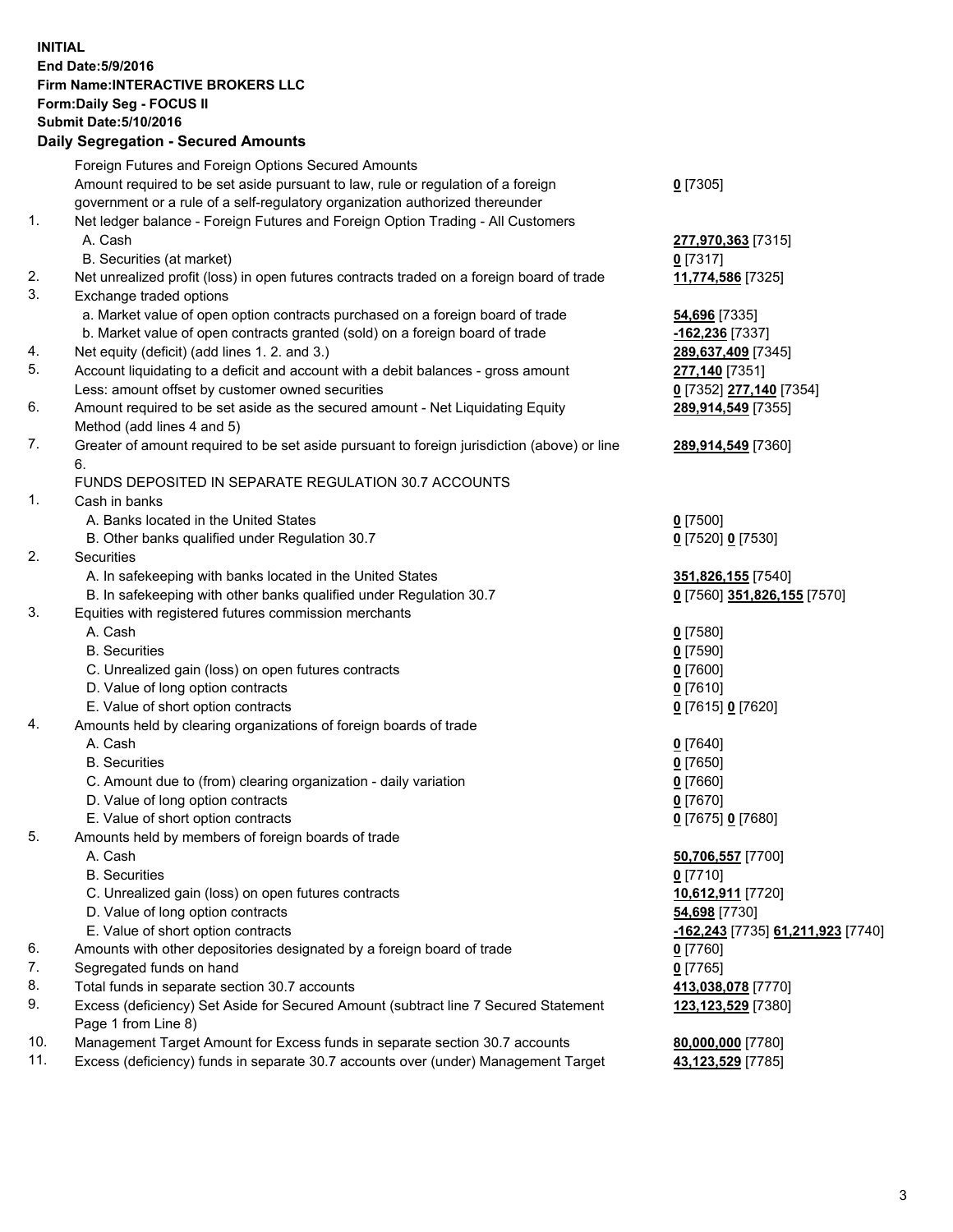**INITIAL End Date:5/9/2016 Firm Name:INTERACTIVE BROKERS LLC Form:Daily Seg - FOCUS II Submit Date:5/10/2016 Daily Segregation - Segregation Statement** SEGREGATION REQUIREMENTS(Section 4d(2) of the CEAct) 1. Net ledger balance A. Cash **2,731,712,680** [7010] B. Securities (at market) **0** [7020] 2. Net unrealized profit (loss) in open futures contracts traded on a contract market **11,727,106** [7030] 3. Exchange traded options A. Add market value of open option contracts purchased on a contract market **142,492,944** [7032] B. Deduct market value of open option contracts granted (sold) on a contract market **-199,071,053** [7033] 4. Net equity (deficit) (add lines 1, 2 and 3) **2,686,861,677** [7040] 5. Accounts liquidating to a deficit and accounts with debit balances - gross amount **158,675** [7045] Less: amount offset by customer securities **0** [7047] **158,675** [7050] 6. Amount required to be segregated (add lines 4 and 5) **2,687,020,352** [7060] FUNDS IN SEGREGATED ACCOUNTS 7. Deposited in segregated funds bank accounts A. Cash **190,821,959** [7070] B. Securities representing investments of customers' funds (at market) **1,707,865,824** [7080] C. Securities held for particular customers or option customers in lieu of cash (at market) **0** [7090] 8. Margins on deposit with derivatives clearing organizations of contract markets A. Cash **182,194,729** [7100] B. Securities representing investments of customers' funds (at market) **876,906,183** [7110] C. Securities held for particular customers or option customers in lieu of cash (at market) **0** [7120] 9. Net settlement from (to) derivatives clearing organizations of contract markets **3,600,171** [7130] 10. Exchange traded options A. Value of open long option contracts **142,473,579** [7132] B. Value of open short option contracts **-199,051,703** [7133] 11. Net equities with other FCMs A. Net liquidating equity **0** [7140] B. Securities representing investments of customers' funds (at market) **0** [7160] C. Securities held for particular customers or option customers in lieu of cash (at market) **0** [7170] 12. Segregated funds on hand **0** [7150] 13. Total amount in segregation (add lines 7 through 12) **2,904,810,742** [7180] 14. Excess (deficiency) funds in segregation (subtract line 6 from line 13) **217,790,390** [7190] 15. Management Target Amount for Excess funds in segregation **155,000,000** [7194] **62,790,390** [7198]

16. Excess (deficiency) funds in segregation over (under) Management Target Amount Excess